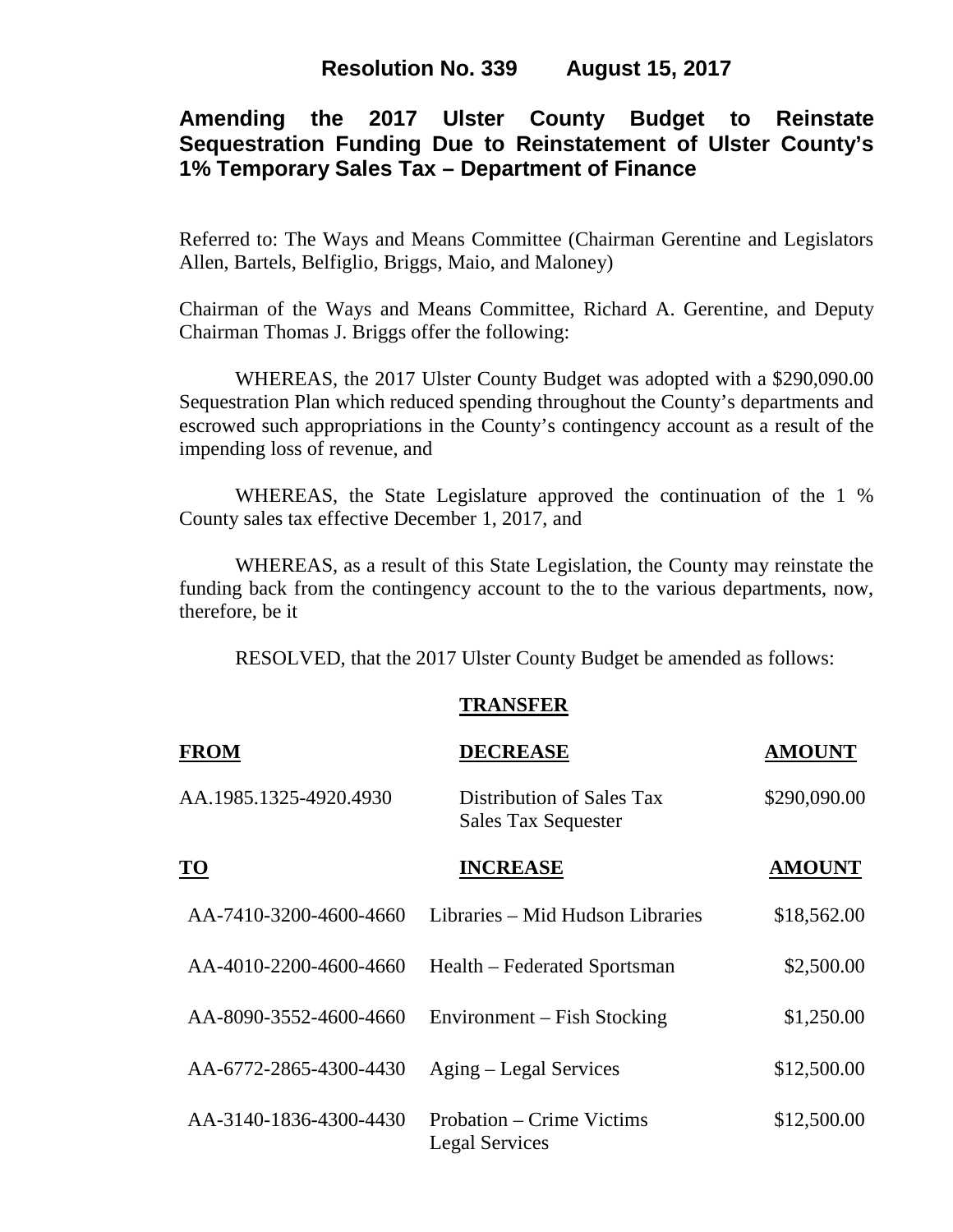# **- Page 2 -**

# **Resolution No. 339 August 15, 2017**

# **Amending the 2017 Ulster County Budget to Reinstate Sequestration Funding Due to Reinstatement of Ulster County's 1% Temporary Sales Tax – Department of Finance**

| AA-7560-3300-4600-4660 | Other Perf Arts - Arts Mid Hudson                                                        | \$17,875.00 |
|------------------------|------------------------------------------------------------------------------------------|-------------|
| AA-7560-3300-4600-4660 | Other Perf Arts - Bardavon/UPAC                                                          | \$4,687.00  |
| AA-8989-3700-4600-4660 | Other Home $&$ Community –<br>Awareness Inc.                                             | \$2,500.00  |
| AA-8989-3700-4600-4660 | Other Home & Community - CASA                                                            | \$9,000.00  |
| AA-6989-2870-4600-4660 | Other Econ. Develop. – Community<br>Action                                               | \$5,437.00  |
| AA-8989-3700-4600-4660 | Other Home $&$ Community –<br><b>Supervised Visitation</b>                               | \$6,250.00  |
| AA-8710-3602-4600-4660 | Conservation<br><b>Cornell Cooperative Ext</b>                                           | \$87,500.00 |
| AA-3140-1835-4300-4505 | Probation<br>Family Of Woodstock – One 80                                                | \$27,500.00 |
| AA-6010-2623-4300-4505 | <b>Social Services</b><br>Family Of Woodstock -<br><b>Intensive Homeless Supervision</b> | \$21,867.00 |
| AA-3140-1835-4300-4505 | Probation Family of Woodstock -<br><b>EVOLVE</b>                                         | \$13,750.00 |
| AA-7310-3101-4600-4660 | Youth Bureau - Family of Woodstock –<br><b>Washbourne House</b>                          | \$6,000.00  |
| AA-4010-2215-4300-4505 | Health - SPCA Trap Neuter Release                                                        | \$3,750.00  |
| AA-6772-2865-4600-4660 | Aging - Neighbor to Neighbor –<br><b>Jewish Family Services</b>                          | \$4,225.00  |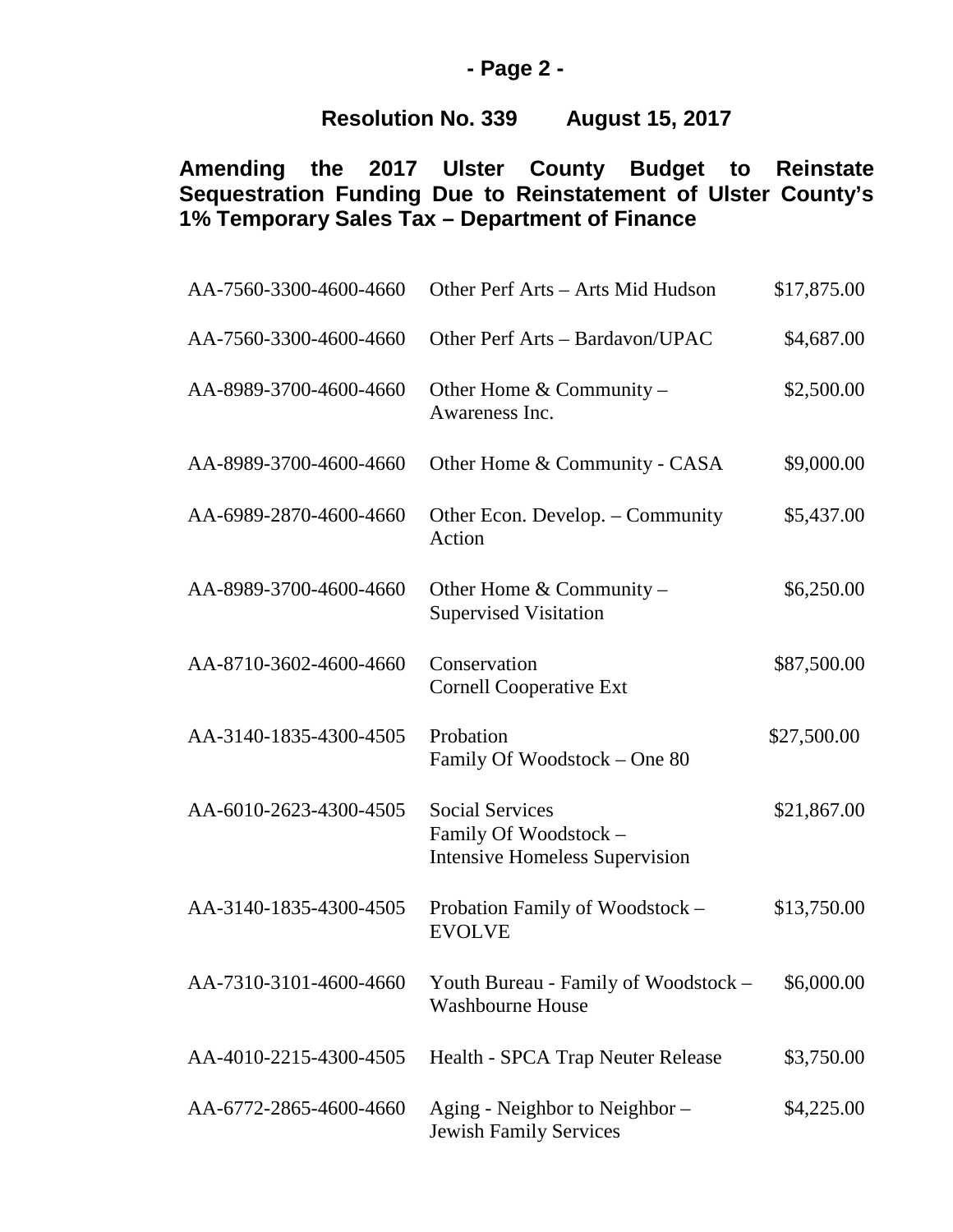#### **- Page 3 -**

## **Resolution No. 339 August 15, 2017**

**Amending the 2017 Ulster County Budget to Reinstate Sequestration Funding Due to Reinstatement of Ulster County's 1% Temporary Sales Tax – Department of Finance**

| Aging - Neighbor to Neighbor –<br><b>Volunteer Mileage</b> | \$3,250.00  |
|------------------------------------------------------------|-------------|
| <b>Aging- Gateway Enhanced</b><br><b>Case Management</b>   | \$15,437.00 |
| Social Services - United Way 211                           | \$7,500.00  |
| <b>Mental Health Contracts NAMI</b>                        | \$6,250.00  |
|                                                            |             |

and be it further

RESOLVED, that the Commissioner of Finance is authorized to make necessary the transfers as necessary to reinstate such appropriations back to the various divisions to which funds were sequestered,

and moves its adoption.

#### ADOPTED BY THE FOLLOWING VOTE:

AYES: 23 NOES: 0

Passed Committee: Ways and Means as amended on August 8, 2017

FINANCIAL IMPACT: \$290,090.00– TRANSFER OF BUDGETED FUNDS